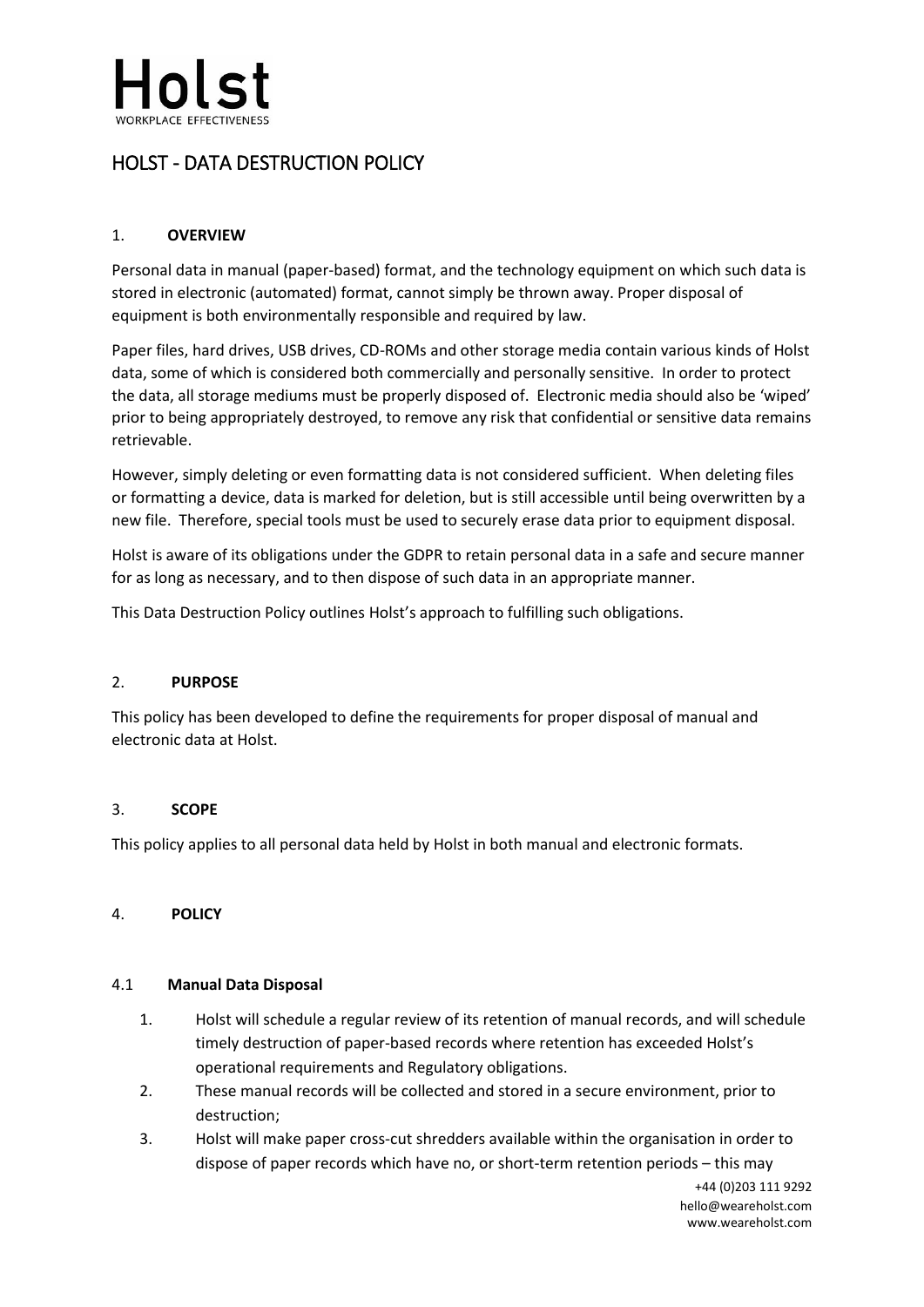

include (but are not limited to) general office correspondence, hand-written notes used prior to transcription, copies of documents which might have been used for short-term cross-reference, etc.

- 4. Staff will be trained and aware of their obligation to shred such material using these inhouse shredders.
- 5. For the bulk disposal of paper records for which there is a medium- to long-term retention obligation, Holst will appoint an appropriately specialised third party to process the act of destruction of these records, using approved and recognised industry standard methods;
- 6. The third party will be required to sign an appropriate Data Processor contract, as per requirements from [the appropriate legislation];
- 7. This third party will be required to security vet all staff involved in the process of data destruction, to BS:7858 Security screening of individuals employed in a security environment. Code of Practice standard, including (where appropriate) police-based security clearance;
- 8. In order to minimise the risk of inadvertent loss or disclosure, all manual records due for destruction should be shredded as soon as possible once their retention has exceeded the respective retention obligation;
- 9. The following steps will be required for the effective destruction of manual data:
	- a) Collation of the paper records to a designated and secure Holst site;
	- b) Ensure the third party takes full responsibility for the collection and (where necessary) removal of the records from the designated Holst site;
	- c) Ensure the third party tags all equipment prior to destruction;
	- d) Ensure the third party provides a sufficient number of personnel to ensure that the records can be removed and shredded as quickly, efficiently and securely as possible;
	- e) Ensure the third party records some level of inventory of the paper records on site, prior to commencement of the destruction process;
	- f) All records to be placed in secure bags or cartons, prior to loading on to a vehicle for on-site destruction, or transport to a remote site for same;
	- g) The appointment of appropriate Holst staff to witness the shredding/decanting of all records and the security of the vehicle and/or remote site, for the purpose intended;
	- h) Ensure the shredding of all redundant paper records are reduced to cross-cut debris no larger than [appropriate dimensions] in surface area;
	- i) The third party will issue an appropriate and valid Certificate of Destruction;
	- j) The third party will be required to provide a clear documented action plan, with escalations, in the event of any major or minor incident that may impact the fulfilment of the shredding service;
	- k) The third party will account for the environmentally-friendly disposal of the shredded materials, to the satisfaction of Holst, as a final phase of this destruction process.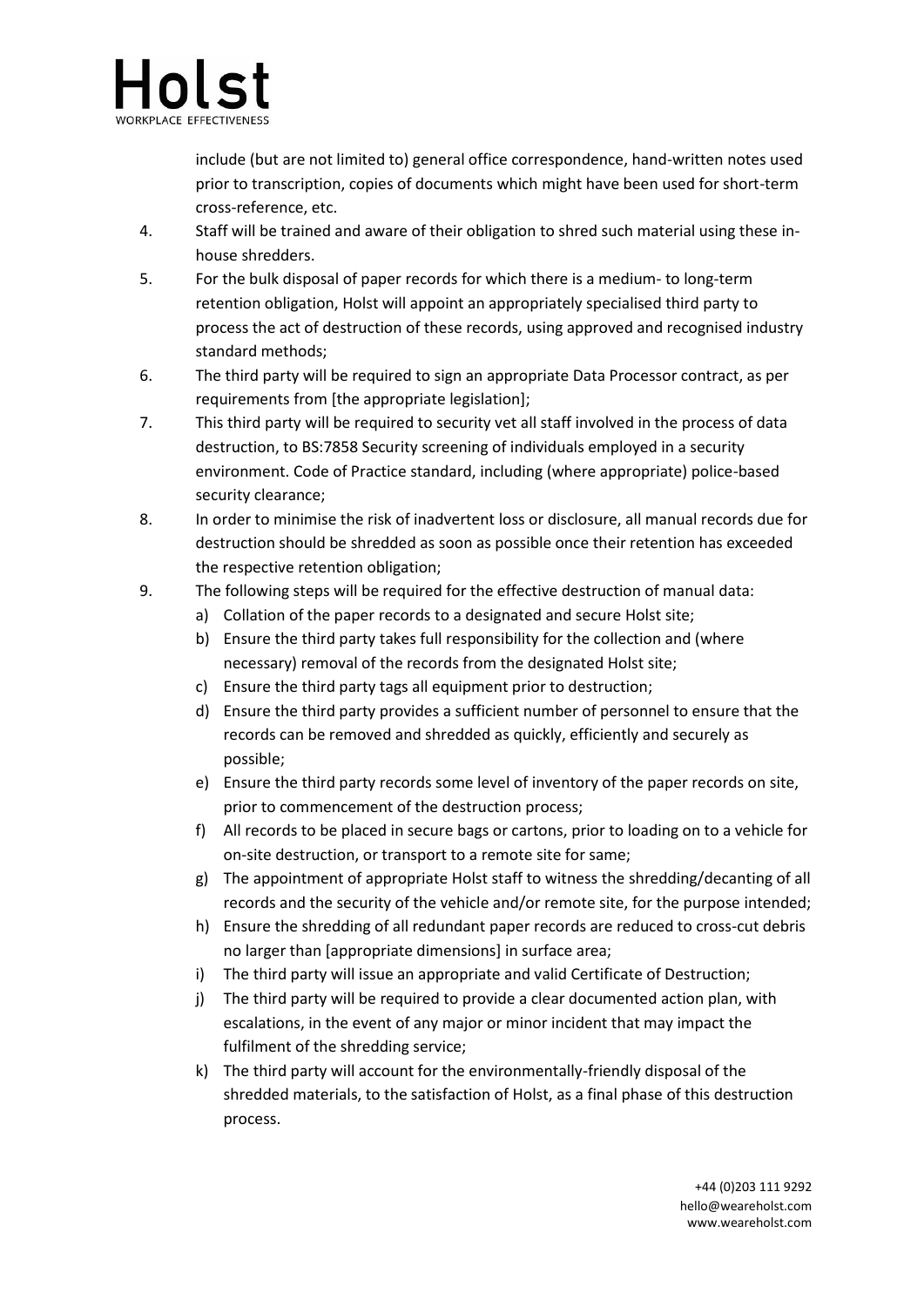

## 4.2 **Technology Equipment Disposal**

- 1. Holst will schedule a regular collection of end of life technology equipment, throughout the organisation. This equipment will be collected and stored in a secure environment, prior to destruction;
- 2. Technology equipment included in the scope of this policy are:
	- a. Internal Hard Drives (Physical/SSD);
	- b. External hard Drives (Physical/SSD);
	- c. RAM Modules;
	- d. Tapes (DAT/DLT/LTO);
	- e. CD/DVD/Blu-ray;
	- f. Mobile Phones/PDAs;
	- g. USB Sticks;
- 3. Holst will appoint an appropriate third party to process the act of destruction of this equipment, using approved and recognised industry standard methods;
- 4. The third party will be required to sign an appropriate Data Processor contract, as per requirements from the [appropriate legislation];
- 5. The third party will be required to security vet all staff involved in the process of data destruction, to BS:7858 Security screening of individuals employed in a security environment.
- 6. Code of Practice standard, including police based security clearance;
- 7. All destruction must be same day;
- 8. The following steps will be required for the effective destruction of technology equipment:
	- a. Collection of the equipment from a designated and secure Holst site;
	- b. Ensure the third party takes full responsibility for the packing and removal of equipment from the designated Holst site;
	- c. Ensure the third party tags all equipment prior to destruction;
	- d. Ensure the third party provides a sufficient number of personnel to pack and remove the equipment, so that the equipment can be removed as quickly, efficiently and safely as possible;
	- e. Ensure the third party delivers, fills and removes full storage boxes and cages on the same day;
	- f. Ensure the third party completes an asset registry count on site, prior to commencement;
	- g. All equipment to be placed in security boxes and sealed, prior to loading on to a vehicle for on-site destruction, or transport to a remote site for same;
	- h. The appointment of appropriate Holst staff to witness the shredding/decanting of all equipment and the security of the vehicle and/or remote site, for the purpose intended;
	- i. Ensure the destruction of all redundant media to debris no larger than 20mm in diameter;